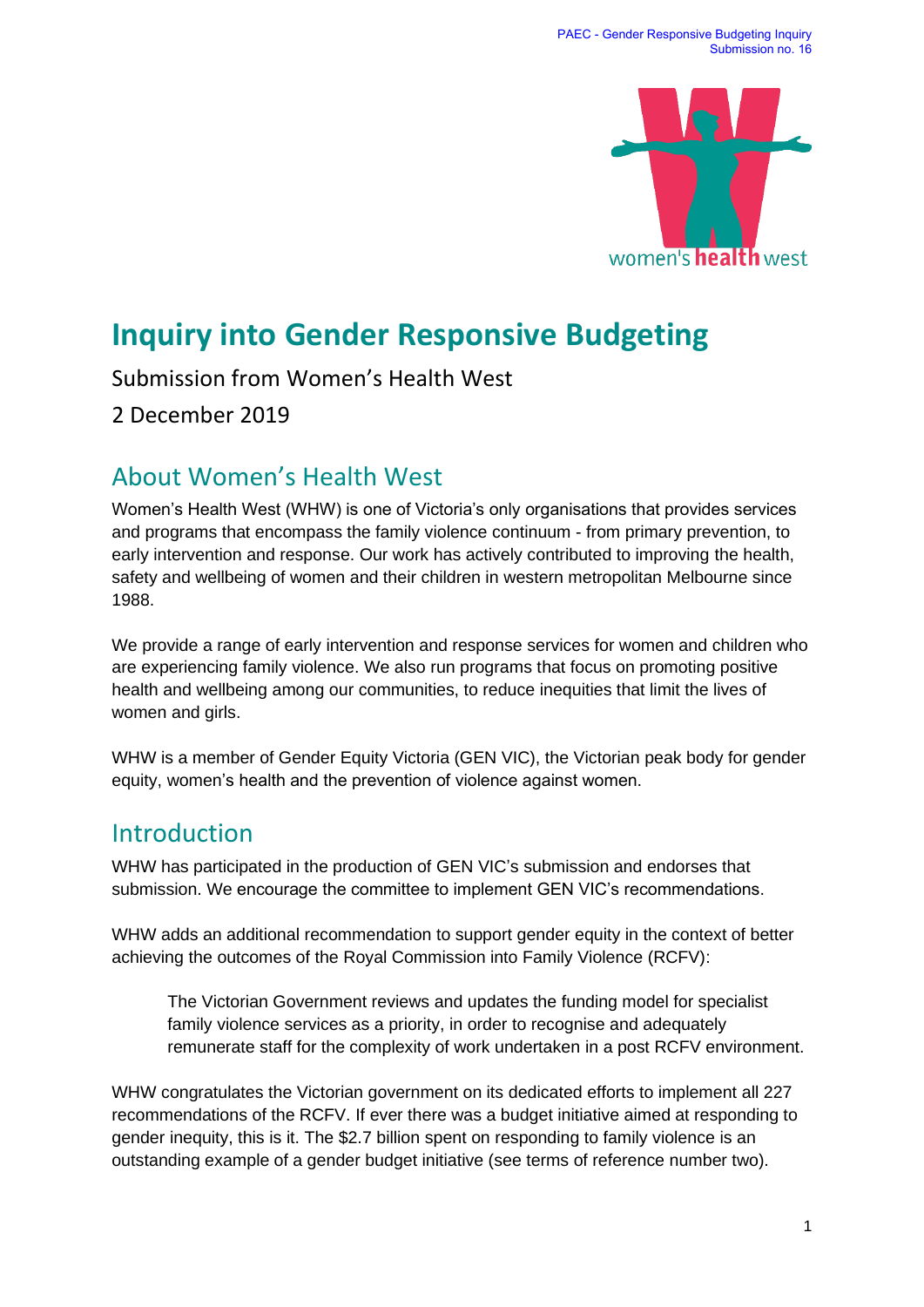However, the speed with which the state government acted to allocate funds to improve service access for victim/survivors meant that planning and review of classification levels and pay rates behind funding models did not occur. Nor did we anticipate the increase in complexity of work undertaken as a direct result of recommendations designed to improve client experiences of service access, continuity and accountability. These two factors have, ironically, further entrenched inequalities for those women working in specialist family violence services (SFVS).

# Differential funding models

SFVS are funded under a different model from that applied to other sectors funded to undertake family violence work post the RCFV – including child and family services, Orange Door services, sexual assault services and services that respond to men who perpetrate family violence. These sectors can afford to pay a higher classification and therefore wage to their family violence staff for the same work, either as a result of higher rates of funding, and/or their ability to cross-subsidise program costs. SFVS do not have this option. This has contributed to high turnover and resultant costs in an intensively competitive market, perpetuating gender inequity by inadvertently creating a two-tier wage structure within the family violence response sector.

The establishment of Orange Door services (recommendation 37 of the RCFV) is one example that highlights this pay disparity. Differential funding lead to SFVS staff in the 'home' agency being paid at a lower rate, for the same work, than staff working in the hub – or to financially-stressed SFVS having to reduce staff numbers to offer wage parity in a highdemand environment, leading to burnout and turnover. Similarly, recommendations 31 and 32 of the RCFV promote collaboration, even unification, of family violence and sexual assault services. Yet the funding model for sexual assault counsellors is significantly higher than that of SFVS.

While we acknowledge the role of all organisations in building an attractive employee value proposition, SFVS operate in an economy created by differential funding models, not by a free market. It is therefore only possible to be competitive if the funding model is relevant to its operating context, including the new, highly-competitive market that the RCFV recommendations have created.

Differential funding models also result in those SFVS who, for decades, have responded to the most extreme impact of gender inequity – violence against women – having to implement a funding model that does not support wages that reflect the complexity of work undertaken by our female workforce.

# Increased complexity of work undertaken

RCFV recommendation 209 outlines the need for a 10-year industry plan leading to the introduction of a mandatory social work (or equivalent) qualification for all family violence practitioners in funded services within five years. WHW has already transitioned to the employment of social workers. To attract and retain a skilled workforce who can provide high-quality, seamlessly-integrated and consistent services for victim/survivors of family violence, it is critical for SFVS to offer competitive wages that recognise the complexity of work required.